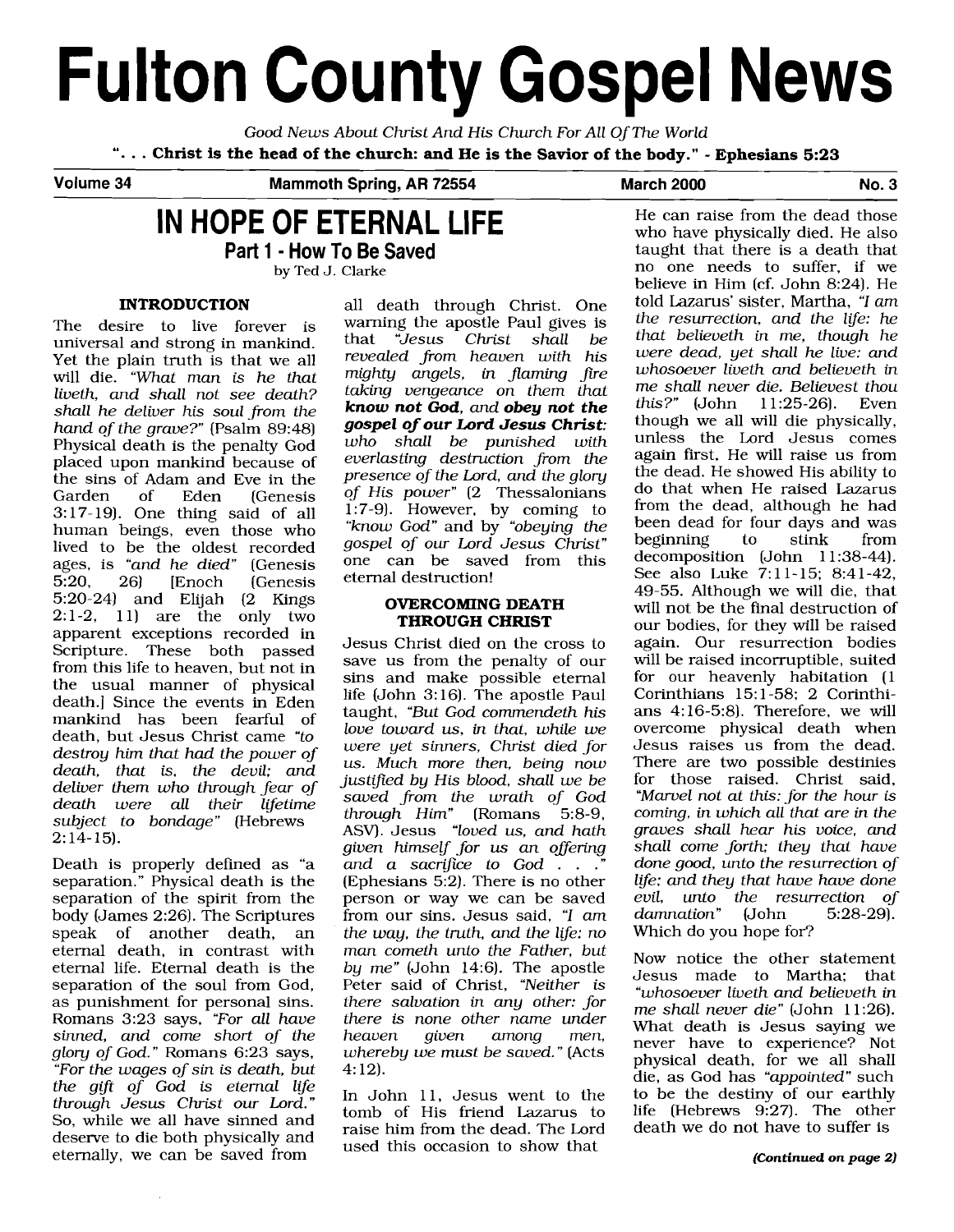## Page 2 FULTON COUNTY GOSPEL NEWS

#### <sup>1</sup>**FULTON COUNTY GOSPEL NEWS USPS** Publication #211780

.. is a Periodical publication issued monthly by the Church of Christ at Third and Bethel (P.O. Box 251), Mammoth Spring, AR 72554-025 1. **POSTMASTER: Please mail all changes of address to the above address.** 

**FCGN** is mailed free of charge to any who care to receive it. We will be happy to add any names to the regular mailing list. If you send in a name we must have a complete address, including number and street name, or R.R. or HCR number, plus box number, or a P.O. Box number and the **NINE DIGIT ZIP CODE.** This paper is supported by voluntary contributions for which we are grateful. Financial information will be furnished upon request. **Mail all address corrections or manuscripts to:** 

#### **FULTON COUNTY GOSPEL NEWS**  P.O. Box 251 Mammoth Spring, AR 72554

TED J. CLARKE ..................... EDlTOR Phone ......................... (870) 625-32 1 7 Fax ............................. (870) 625-3137

E-Mail ................. tedjc@centurytel.net

the death of the soul, eternal separation from God because of our sins.

Just who is that person who *"liveth and believeth"* in Christ that *"shall never die"?* Faith in Jesus Christ that leads us to "obey the gospel" saves us from eternal spiritual death. Instead of<br>being separated from God separated eternally, we shall be in His presence with everlasting life. Christ said, *"Verily, verily, I say unto you, he that heareth My word, and believeth on Him that*  sent Me, hath everlasting life, and *shall not come into condemnation; but is passed from death unto life"*  (John 5:24). Spiritually, we are **dead in sin** before we obey the gospel (Ephesians 2:l). If we do not obey the gospel before we die our physical death, our eternal spiritual death (separation from<br>God) becomes certain (2 becomes b Thessalonians 1:8-9). Though one may be alive physically while spiritually dead in sin (1 Timothy<br>5.6) when one becomes a 5:6), when one becomes Christian, we are told that God *"made* us *alive* [spirituallyl *together with Christ"* and has saved us by grace (Ephesians 5:5). Note that the Lord said we must

**hear** His word and **believe** on God who sent Him in order to have everlasting life. In another passage Christ said *"Verily, verily*  I *say unto you, If a man keep my word, he shall never see death"*  (John 8:51, ASV). Thus, hearing, believing, and keeping Christ's word are essential to escape eternal spiritual death and obtain eternal life.

## **OBEYING THE GOSPEL OF CHRIST**

Remember that those who *"obey not the gospel of our Lord Jesus Christ* ... *shall be punished with everlasting destruction from the presence of the Lord and the glory of his power"* (2 Thessalonians 1:8-9). Obeying the gospel begins with hearing it and believing it, but **there is more involved in obeying the gospel than faith alone.** For example, *"among the chief rulers* [of the Jews] *many believed on him; but because of the Pharisees they did not confess him, lest they should be put out of the synagogue: for they loved the praise of men more than the praise of God"* (John 12:42-43). The demons (devils, KJV) believed that Jesus was the Son of God and confessed that to Jesus, but surely that did not save them (Matthew 8:28-29; cf. James 2: 19). James 2:26 plainly says, *"Ye see then how that by works a man is justified, and not by faith only."* We are saved from our sins and thus have a hope of heaven by faith, **but not by faith alone!** 

In order for faith to be acceptable to God, it must be a faith which acts in obedience to His word. In Matthew 7:21 Jesus said, *"Not everyone that saith unto me, Lord, Lord shall enter into the kingdom of heaven; but he that doeth the will of my Father which* **is** *in heaven."* Jesus asked others who believed in Him, *"And why do ye call me, Lord, Lord, and do not the things which 1 say?"* (Luke 6:46). One of the Bible's best definitions of faith states, *"But without faith it*  **is** *impossible to please him,* " and then goes on to define faith as to *"believe that* [God] is, *and that he is a rewarder of them that diligently seek him"* (Hebrews

11:6). Note the active faith of those mentioned in Hebrews 11 - *"Abel oBered unto God a more excellent sacriice that Cain (verse 4); Enoch [walked with God, Genesis 5:41 pleased God (verse 5); Noah moved with godly fear, prepared an ark*<br>*Abraham obeued. Abraham obeyed, sojourned, oflered Isaac (verses 8-9,* 17); and on it goes, adding more proof to James' statement that *"faith without works* **is** *dead"* (James 2:20, 26).

What then, does one earn salvation by doing meritorious works, contrary to what other New Testament writers like Paul have said (Ephesians 2:8-10; Titus 3:5)? Certainly not! It is as Jesus said, *"So likewise ye, when you shall have done all those things which are commanded you,*  say, We are unprofitable servants: *we have done that which was our duty to do"* (Luke 17: 10). The fact that we cannot do enough good works to earn our salvation does not mean that we do not have to obey what Christ has said we must do in order to be saved. The truth is, the blood of Christ does not save us unless we obey Him. **Jesus** *"became the author of eternal salvation unto all them that obey Him"* (Hebrews 5:9).

## **SAVED BY THE BLOOD OF CHRIST**

A multitude of passages testify to the fact that we are saved by the blood of Christ (Matthew 26:28;<br>Acts 20:28: Romans 5:9: Romans Ephesians 1:7; 2:13; Colossians 1:14, 20; Hebrews 9:14; 1 Peter<br>1:19: Revelation 1:5 et al.). Revelation 1:5 et al.). However, in order for us to be saved by Christ's blood, we must appropriate the merits of His saving blood the way He tells us to do so. No one has been saved automatically just because Christ shed His blood on the cross. Jesus prayed on the cross for God to forgive those who crucified Him (Luke 23:24). Those who crucified Jesus were not forgiven the instant He prayed that prayer, for fifty days later on Pentecost the apostle Peter told the Jews that they were still guilty of their part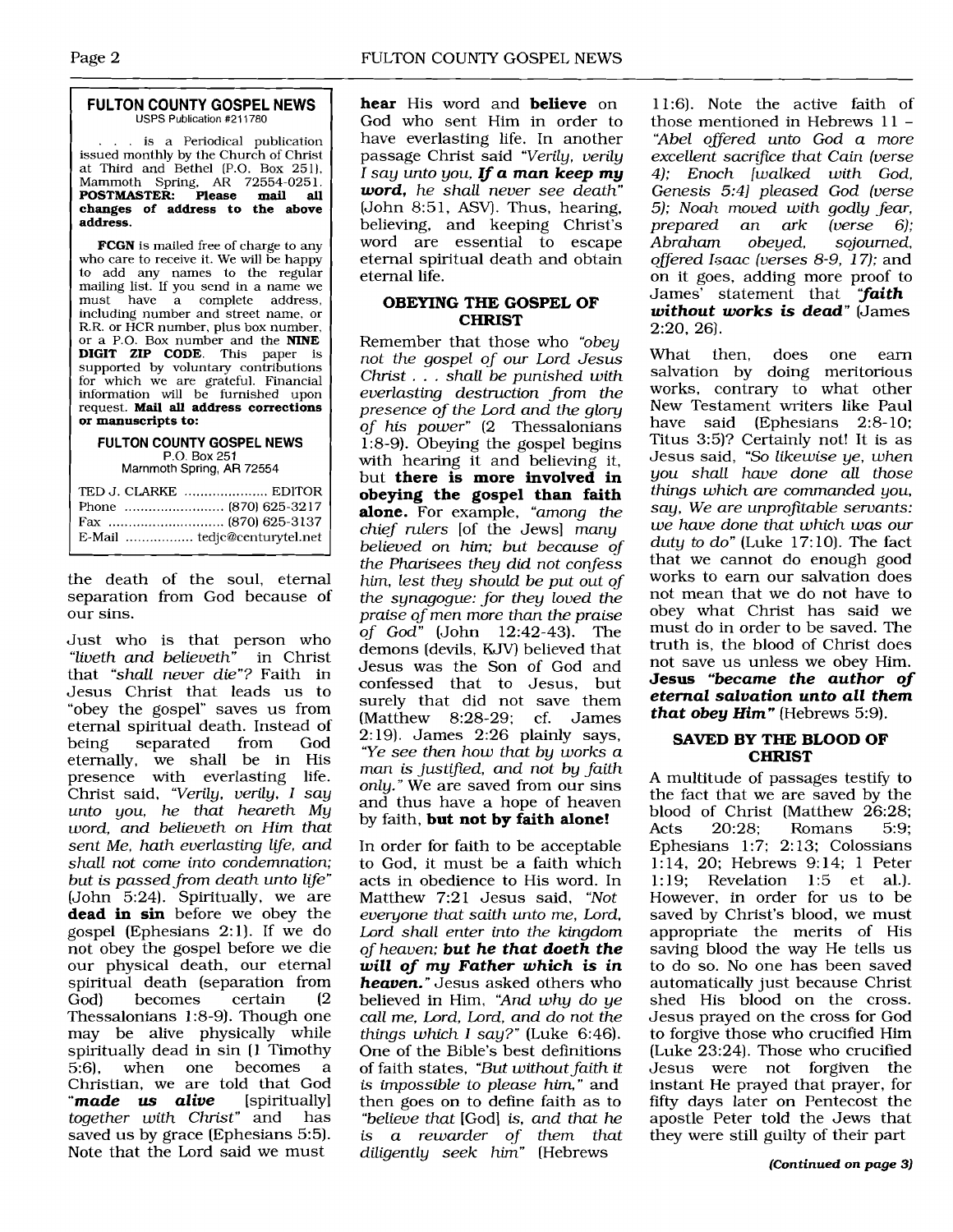of that most horrible deed. Peter<br>charged. "Jesus of Nazareth . . . ye have taken, and by wicked hands have crucfied and slain" (Acts 2:22-23).

How could those guilty Jews appropriate the saving benefits of Christ's blood? How can any one of us have the merits of Christ's blood cleanse us from our sins? Dear friends, that is the most important question you can ever ask! Christ's blood is **what** saves us, but **when** does God save us by Christ's blood? After preaching that Christ was crucified, Peter continued to tell the Jews that although Jesus died and was<br>buried. He arose victorious. He arose victorious,<br>I to heaven and is ascended to heaven and enthroned at God's right hand, as<br>the prophets foretold (Acts the prophets foretold (Acts<br>2:22-35: cf. 3:13-18). Peter  $3:13-18$ . announced, 'Therefore, let all the house of Israel know assuredly, that God hath made that same Jesus, whom ye have crucified, both Lord and **Christ"** (Acts 2:36). This statement meant that the<br>Jews must **believe** with all Jews must **believe** with confidence ("know assuredly") that Jesus was the promised Messiah (Christ) and King (Lord) of Old Testament prophecy. Those who did **believe** Peter's claim "were pricked in their heart, and said to Peter and to the rest of the apostles, Men and brethren, what shall we do?" (verse 37). Please note that **if** it were true that we are saved by faith alone, when these Jews gave evidence of their faith by this statement, they were already saved and would not need to do anything more to obtain forgiveness of sins! However, this obviously is **not** true, for Peter told the inquiring Jews, **"Repent, and** be **baptized** every one of you in the name of Jesus Christ for the remission of sins, and ye shall receive the gift of the Holy Spirit" (verse 38). Therefore, before these **believing** Jews could be forgiven of their sins they also had to **repent and be baptized** in Christ's name. That same promise of remission of sins is for all men and women (verse 39), and all

must receive it in the same manner (Acts 10:34-35). Christ's blood is **what** provides remission

of our sins (Matthew 26:28). After<br>we believe. repent. and are believe, repent, and are baptized is **when** remission of sins is granted (Acts 2:36-38).

This same concept of "what" and "when" applies to our sins being "washed away." Revelation 1:5 says that "Jesus Christ . . . loved us, and washed us from our sins in his own blood." Christ's blood<br>is **what** washes away sins. **what** washes away Ananias was sent by God to tell Saul of Tarsus (who became the apostle Paul), "And now why tarriest thou? Arise, and be baptized, and wash awag thy sins, calling on the name of the Lord" (Acts 22: 16). Calling on the Lord's name in baptism is **when**  those sins are washed away. One final illustration of "what" and "when" will suffice. The New Testament book of Hebrews, contrasting the sacrifices which brought cleansing of the flesh under the Old Testament, asks, "How much more shall the blood of Christ, who through the eternal Spirit offered himself without blemish unto God, cleanse your conscience from dead works to serve the living God?" (9:14, ASV). Christ's blood is **what** makes possible a good clean conscience regarding sin. Peter, speaking of the salvation of Noah and his family by the waters of the flood, said, "The like figure whereunto even baptism doth also now save us (not the putting away of the filth of the jlesh, but the answer of a good conscience toward God,) by the resurrection of Jesus Christ" (1 Peter 3:20-21). Thus, at baptism,<br>if preceded by faith and preceded by faith and repentence, is **when** initially we can have a good conscience regarding salvation from sin.

## **CONCLUSION**

"Hope" should be defined as desire plus confident expectation. Many desire to be saved and have an eternal home in heaven, but have no Biblical reason to have a hope, a confident expectation of going to heaven when they die. In spite of the Scriptures we have shown to the contrary, some people insist that they were saved by faith alone, before they were

baptized. Mark 16: 16; Acts 2:38; and First Peter 3:21 and other passages show that baptism is essential to salvation from sin. **No one in the New Testament was ever baptized because their sins were already forgiven, but they were baptized in order to have their sins forgiven.** Many have been baptized for the wrong reasons, to join a particular denomination or to declare they are saved before baptism. Such is not salvation in the manner by which God said we will be saved eternally through Christ's blood. Therefore, there can be no hope of heaven in following such teaching.

Furthermore, we have seen that our hope of salvation is centered "in Christ" (Ephesians 1:3, 7). We are not "in Christ" and saved until we are baptized **into** Christ. That is a bold statement, but one backed up by Scripture. "Know ye not, that so many of **us as** were **baptized into Jesus Christ** were baptized into **His** death? Therefore we are buried with him by baptism into death; that like as Christ was raised up from the dead by the glory of the Father, even so we also should walk in newness of life" (Romans 6:3-4). Another passage affirms the same understanding, that baptism places us "into" Christ, wherein is salvation. "For ye are all the children of God by faith in Christ Jesus. For as many of you as have been **baptized into Christ** have put on Christ" (Galatians 3:25-27).

We will be delighted to study this matter further with anyone who desires to do so. If we have misapplied the Scriptures in any way, you will be our friend for demonstrating how we did so. However, we believe we have set forth the truth of God's word on how we can be saved from our past sins and have the hope of heaven when this life is over, or when Jesus comes. With the book, chapter, and verse teaching of this article, you can have a genuine Biblical hope of salvation now and heaven hereafter.

#### **[Part 2 in this two part series will deal with "How To Stay Saved. "1**